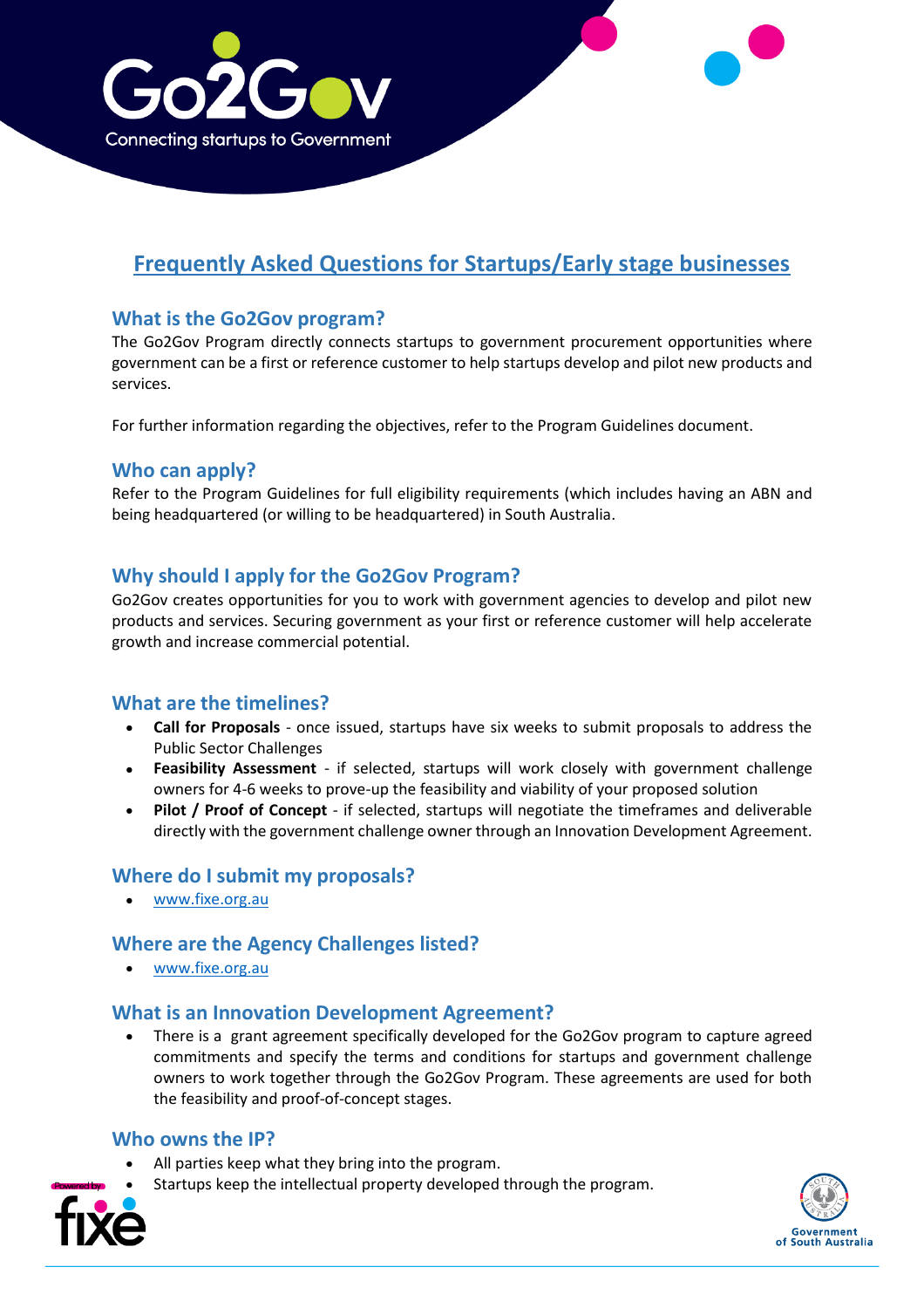

# **Can I apply for multiple challenges?**

• Yes (we would encourage startups to consider their capacity to deliver multiple projects at the same time if successful)

## **Do I have access to the challenge owners before submission of the application?**

• Yes - each government challenge owner will host an open information session and will be available to provide additional information to help startups prepare their proposals.

#### **Does the program guarantee an exclusive contract at the end of the pilot?**

• No - there is no guarantee. However, the purpose of the program is to develop innovative solution(s) that enable you to directly engage with the relevant government department bypassing the standard competitive procurement process.

#### **Who decides which startup proceeds through each stage?**

- The Program Committee evaluates and recommends proposals to proceed into the feasibility and pilot / poof-of-concept stages
- The Evaluation Committee approves release of funds for the feasibility and pilot / poof-ofconcept stages

#### **When will I hear back about the outcome of my proposal?**

• Within 21 days per after the call-for-proposals stage is closed.

#### **What are the obligations for participating?**

• Startups are expected to commit to the program and execute on any commitments set out through an Innovation Development Agreement made with the government challenge owner.

#### **Are we required to co-locate with the challenge owners?**

• No

#### **Is the Program only available to Australian-based businesses?**

• No, however startups will have to relocate to South Australia for the duration of the program and the startup will need to be headquartered in South Australia - refer to 'Who can apply?' (above) for further details

# **Is the Program available to Supporting Innovation in South Australia (SISA) Visa Holders?**

• Yes, if they meet with the Program's eligibility requirements.

#### **Will I need to contribute to/match government funding provided?**

• No



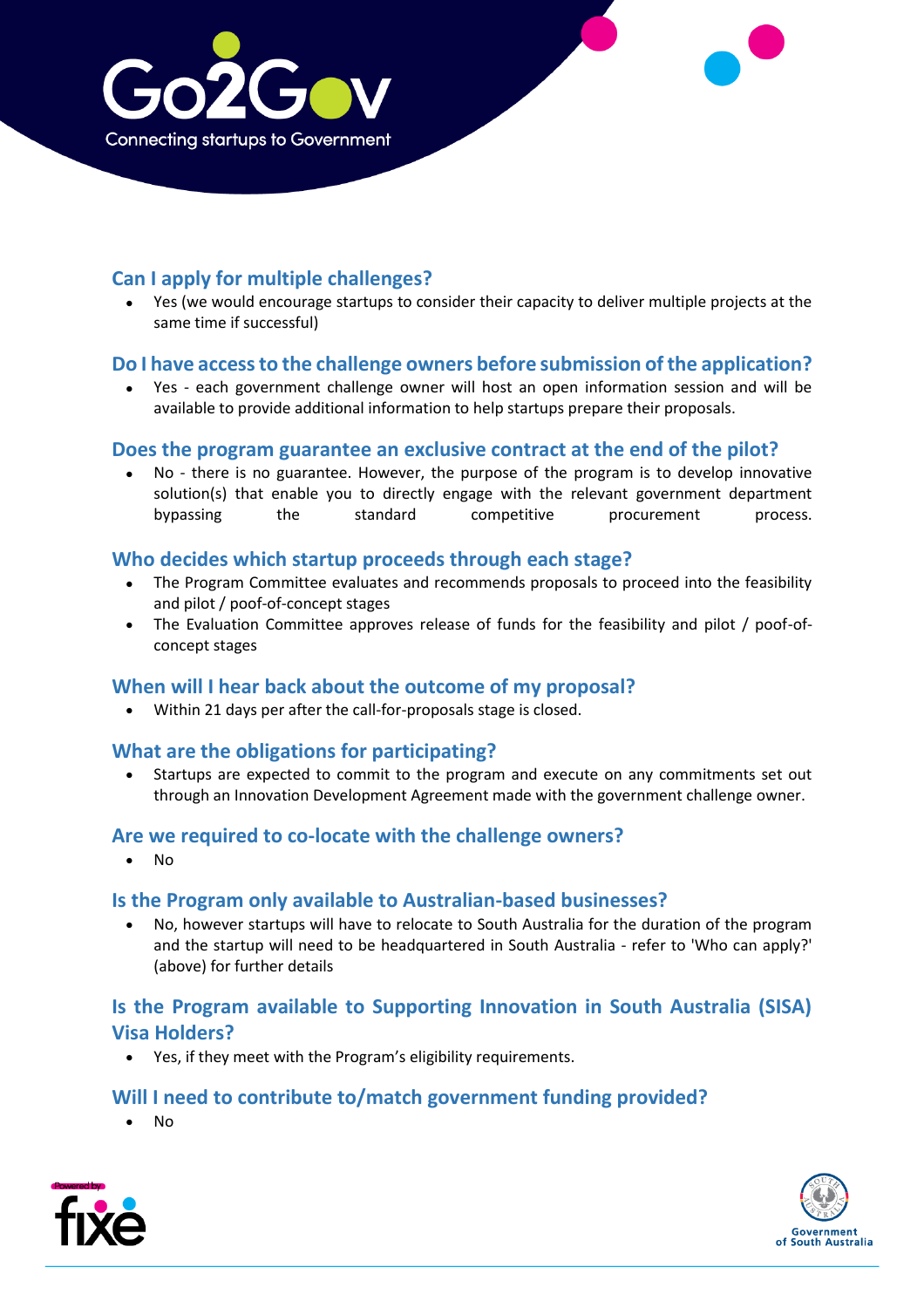

# **Do I get paid to participate?**

- If you are approved to proceed into the Feasibility Stage you will be eligible for \$5000 to help you prove the feasibility and viability of your solution.
- If you are approved to proceed into the pilot/proof-of-concept stage you will be eligible to claim against eligible program expenditure up to the approved amount set out in the Innovation Development Agreement you negotiate with a government challenge owner.
- It is expected that all startups actively participate in all workshops

#### **Will government be taking equity in exchange for the funding provided?**

• No

## **Will testing be able to be conducted on government data and infrastructure?**

• Potentially - by negotiation. Government challenge owners are expected to provide sufficient and timely access to people, data and infrastructure in order for teams to deliver the agreed outcomes set out in the Innovation Development Agreement.

Personal or sensitive data will not be provided for testing. Where required anonymised data may be provided subject to teams adhering to relevant privacy and confidentiality requirements.

#### **What happens if the problem is not solved within the timeframe?**

• The government challenge owner may decide to continue working with the startup. This would be at the discretion of the challenge owner and no further funds will be provided through this program.

#### **Will there always be at least one startup funded per challenge issued?**

• No - there may be times when a challenge does not attract sufficiently strong proposals for any to proceed into the feasibility or pilot/proof-of-concept stage. In these scenarios, the funding will be allocated to another challenge or round of the program and the government challenge owner is invited to resubmit their challenge into a later round of the program.

# **Are the challenge owners only looking for one solution to each challenge?**

Up to three startups may be approved to enter the feasibility stage for any given challenge; however, only one can be funded for a pilot / proof-of-concept.

# **I already have a product or solution. Does this program help me sell it to government?**

• No. The intention of this program is help startups collaborate with government to co-design and develop innovative solutions that don't already exist. This objective of this Program is less about selling existing products / services that could be sourced through a standard procurement approach.